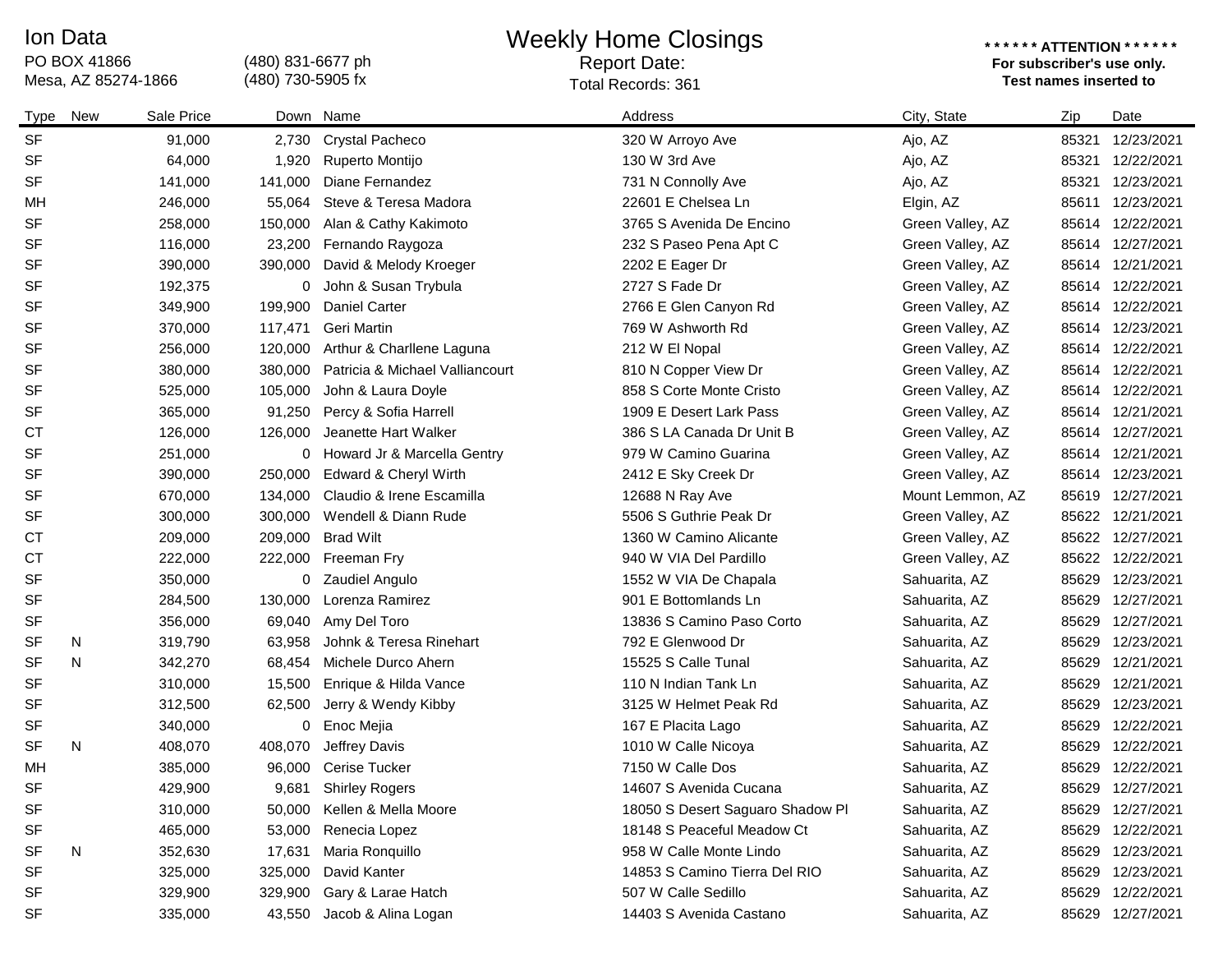| <b>Type</b> | <b>New</b> | Sale Price | Down    | Name                       | Address                       | City, State   | Zip   | Date             |
|-------------|------------|------------|---------|----------------------------|-------------------------------|---------------|-------|------------------|
| <b>SF</b>   |            | 285,000    | 8,550   | William Jeffreys           | 432 E Camino Del Pinsapo      | Sahuarita, AZ | 85629 | 12/23/2021       |
| SF          |            | 300,000    | 5,434   | Kathy Hechavarria          | 205 W Calle Patio Lindo       | Sahuarita, AZ | 85629 | 12/21/2021       |
| <b>SF</b>   | N          | 313,000    | 0       | Jonathan Villalta          | 888 E Artesia Pl              | Sahuarita, AZ | 85629 | 12/21/2021       |
| <b>SF</b>   |            | 311,500    | 0       | Luke Templin               | 10598 S Avenida Lago De Plata | Vail, AZ      | 85641 | 12/23/2021       |
| <b>SF</b>   | N          | 382,430    | 0       | Dionne Eaddy               | 335 W Aberdeen St             | Vail, AZ      | 85641 | 12/23/2021       |
| <b>SF</b>   |            | 410,000    | 35,962  | Jeffrey & Karen Beeley     | 9737 S Spider Rock Rd         | Vail, AZ      | 85641 | 12/22/2021       |
| <b>SF</b>   | N          | 450,690    | 91,935  | Baoye Zhao                 | 10464 S Cienega Knolls Loop   | Vail, AZ      | 85641 | 12/23/2021       |
| <b>SF</b>   |            | 622,378    | 622,378 | Gerard & Dora Torres       | 10548 E Ocotillo RIM Trl      | Vail, AZ      | 85641 | 12/22/2021       |
| <b>SF</b>   |            | 300,000    | 0       | Eliseo & Genaro Venalonzo  | 2101 W Desert Serenity Pl     | Vail, AZ      | 85641 | 12/23/2021       |
| <b>SF</b>   |            | 343,000    | 0       | Breanna Dykstra            | 10669 S Silverbluff Dr        | Vail, AZ      | 85641 | 12/23/2021       |
| SF          |            | 369,000    | 369,000 | <b>Cindy Diamond</b>       | 13607 E Aviara Pl             | Vail, AZ      | 85641 | 12/21/2021       |
| <b>SF</b>   | N          | 437,227    | 0       | Wesley & Lindsay Dewolfe   | 14609 E Old Owl Creek Ct      | Vail, AZ      | 85641 | 12/21/2021       |
| <b>SF</b>   | N          | 565,690    | 39,574  | Mackenzie & Dorothy Greer  | 12984 E Pantano View Dr       | Vail, AZ      | 85641 | 12/23/2021       |
| <b>SF</b>   |            | 183,000    | 35,600  | Justin Young               | 821 N Placita Duquesa         | Vail, AZ      | 85641 | 12/27/2021       |
| SF          |            | 385,000    | 193,000 | Pedro E Sr Trejo           | 1939 W Wild Wind Rd           | Vail, AZ      | 85641 | 12/27/2021       |
| <b>SF</b>   |            | 635,000    | 635,000 | Buddy & Merrie Johnson     | 16330 S Sycamore Ridge Trl    | Vail, AZ      | 85641 | 12/22/2021       |
| SF          |            | 344,300    | 7,918   | Aaron Hardison             | 625 E Blue Rock Way           | Vail, AZ      | 85641 | 12/22/2021       |
| <b>SF</b>   |            | 325,000    | 48,750  | Nelson Santos Rivera       | 12079 E Domnitch Dr           | Vail, AZ      | 85641 | 12/27/2021       |
| SF          | N          | 442,120    | 25,000  | <b>Mariel Tapetillo</b>    | 10204 N Sand Sage Trl         | Marana, AZ    | 85653 | 12/23/2021       |
| <b>SF</b>   |            | 425,000    | 325,000 | <b>Kelly Maloney</b>       | 9648 N Havenwood Way          | Marana, AZ    | 85653 | 12/21/2021       |
| <b>SF</b>   | N          | 44,644     | 27,925  | <b>Haley Valdez</b>        | 10151 N Cardon Grande Trl     | Marana, AZ    | 85653 | 12/23/2021       |
| <b>SF</b>   | N          | 311,525    | 0       | Ryan & Taryn Day           | 10156 N Leopard Gecko Ter     | Marana, AZ    | 85653 | 12/23/2021       |
| <b>SF</b>   |            | 420,000    | 21,000  | <b>Skyler Krieger</b>      | 9633 N Melandra Way           | Marana, AZ    | 85653 | 12/27/2021       |
| <b>SF</b>   | N          | 361,040    | 10,832  | Scott & Ylana Slentz       | 10632 W Dickerson Dr          | Marana, AZ    | 85653 | 12/23/2021       |
| МH          |            | 218,000    | 2,000   | Dale Carter                | 12770 N Single SIX Rd         | Marana, AZ    | 85653 | 12/27/2021       |
| <b>SF</b>   |            | 311,000    | 9,330   | Mikai Markley              | 12826 N Ponderay Dr           | Marana, AZ    | 85653 | 12/21/2021       |
| SF          |            | 203,000    | 5,600   | Jeffery & Sandra Baker     | 12401 N Hong St               | Marana, AZ    |       | 85653 12/27/2021 |
| SF          | N          | 325,920    | 32,592  | <b>Richard Campbell</b>    | 10650 W Dickerson Dr          | Marana, AZ    | 85653 | 12/23/2021       |
| <b>SF</b>   | N          | 394,322    | 0       | <b>Gregory Baker</b>       | 12364 N Amberwood PI          | Marana, AZ    | 85653 | 12/27/2021       |
| MН          |            | 236,000    | 9,800   | Kyle Cooney                | 12200 N Kalama Cir            | Marana, AZ    | 85653 | 12/21/2021       |
| <b>SF</b>   |            | 374,900    | 14,678  | Juan Santana               | 11640 W Boll Bloom Dr         | Marana, AZ    |       | 85653 12/23/2021 |
| <b>SF</b>   | N          | 351,640    | 35,164  | Jonathan & Serena Scofield | 12214 N Fulton Ave            | Marana, AZ    |       | 85653 12/22/2021 |
| SF          |            | 360,000    | 360,000 | Quinn & Allison Mccullough | 10743 W Hayward Dr            | Marana, AZ    |       | 85653 12/22/2021 |
| SF          |            | 329,900    | 5,976   | David Serafin              | 11554 W Minneola Dr           | Marana, AZ    |       | 85653 12/27/2021 |
| SF          | N          | 347,990    | 3,000   | Albert & Kathleen Ungren   | 10950 W Whitton St            | Marana, AZ    |       | 85653 12/21/2021 |
| <b>SF</b>   | N          | 387,319    |         | 77,464 Brian Duhl          | 7726 W Laurel Ln              | Marana, AZ    |       | 85658 12/22/2021 |
| SF          |            | 135,000    |         | 0 Cinthia Esquer           | 12903 N Suizo Mountains Rd    | Marana, AZ    |       | 85658 12/21/2021 |
| <b>SF</b>   | N          | 467,543    | 467,543 | Robbie Tyra                | 6911 W Foothills Acacia Pl    | Marana, AZ    |       | 85658 12/23/2021 |
| SF          |            | 460,000    | 5,000   | Sarah & Kyle Reinertson    | 3438 W Wing TIP Dr            | Marana, AZ    |       | 85658 12/22/2021 |
| <b>SF</b>   | N          | 477,502    | 95,500  | Lisa & David Wood          | 7746 W Laurel Ln              | Marana, AZ    |       | 85658 12/21/2021 |
| SF          | N          | 560,012    | 175,000 | Cory & Nicole Bishop       | 7672 W Sage Path              | Marana, AZ    |       | 85658 12/22/2021 |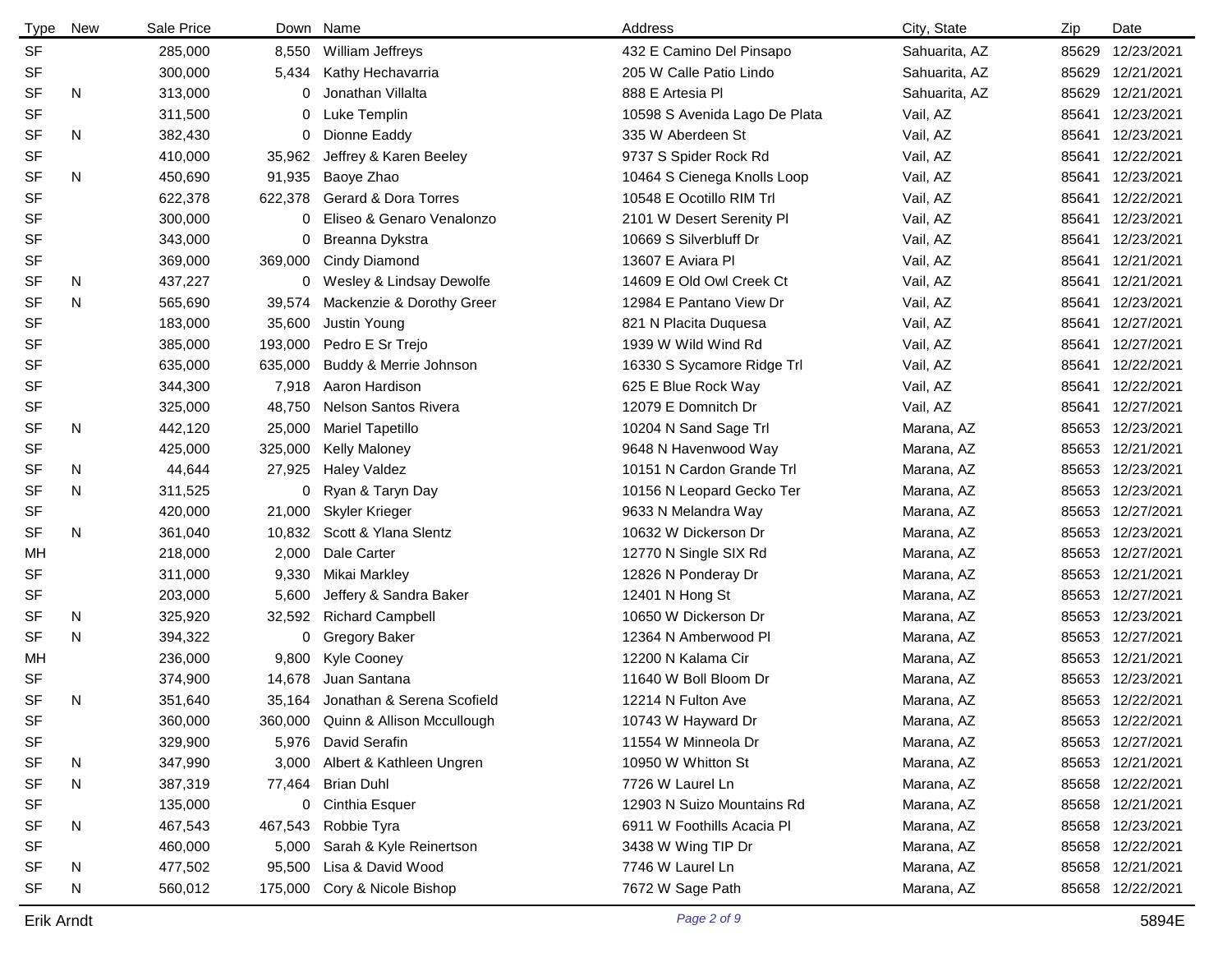| <b>Type</b> | <b>New</b> | Sale Price | Down    | Name                           | Address                       | City, State | Zip | Date             |
|-------------|------------|------------|---------|--------------------------------|-------------------------------|-------------|-----|------------------|
| <b>SF</b>   |            | 720,000    | 420,000 | Katherine Gagnon               | 11775 N Adobe Village PI      | Marana, AZ  |     | 85658 12/27/2021 |
| SF          |            | 685,000    | 272,000 | John Dacrema                   | 11332 N Vista Ranch Pl        | Marana, AZ  |     | 85658 12/21/2021 |
| <b>SF</b>   | N          | 289,449    | 346,155 | Shalice & Jeffery Tilton       | 6722 W Cape Royal Trl         | Marana, AZ  |     | 85658 12/22/2021 |
| <b>SF</b>   | N          | 565,001    | 181,470 | Jon & Kimberly Parker          | 6730 W Cape Royal Trl         | Marana, AZ  |     | 85658 12/21/2021 |
| <b>SF</b>   | N.         | 534,881    | 200,000 | Louis & Anna Ciurca            | 7695 W Sage Palm Ln           | Marana, AZ  |     | 85658 12/23/2021 |
| <b>SF</b>   | N          | 486,780    | 169,887 | <b>Grant Lean</b>              | 14111 N Golden Barrel Pass    | Marana, AZ  |     | 85658 12/27/2021 |
| <b>SF</b>   |            | 352,000    | 168,000 | Patricia Dash                  | 5137 W Desert Eagle Cir       | Marana, AZ  |     | 85658 12/21/2021 |
| <b>SF</b>   |            | 42,900     | 429,900 | <b>Timothy Reeves</b>          | 1201 E Camino Diestro         | Tucson, AZ  |     | 85704 12/22/2021 |
| СT          |            | 86,175     | 86,175  | Maria Molina Siller            | 600 E River Rd Apt K          | Tucson, AZ  |     | 85704 12/27/2021 |
| <b>SF</b>   |            | 630,000    | 31,500  | Norina Witt                    | 5630 N Genematas Dr           | Tucson, AZ  |     | 85704 12/23/2021 |
| <b>SF</b>   |            | 265,000    | 265,000 | Cecilia Negron                 | 713 W Rushwood Dr             | Tucson, AZ  |     | 85704 12/23/2021 |
| <b>SF</b>   |            | 400,000    | 80,000  | Andrew Watson                  | 7301 N Leonardo DA Vinci Way  | Tucson, AZ  |     | 85704 12/22/2021 |
| <b>SF</b>   |            | 285,000    | 100,000 | Robbin Debeneditto             | 233 E Calle Diamante          | Tucson, AZ  |     | 85704 12/23/2021 |
| СT          |            | 112,900    | 48,900  | <b>Kristin Terrell</b>         | 451 W Yucca Ct Unit 213       | Tucson, AZ  |     | 85704 12/22/2021 |
| <b>CT</b>   |            | 436,000    | 436,000 | Lucas Kimes                    | 891 E Camino Corrida          | Tucson, AZ  |     | 85704 12/21/2021 |
| <b>SF</b>   |            | 392,000    | 23,500  | ALI Zeitoun                    | 391 E Calderwood Rd           | Tucson, AZ  |     | 85704 12/22/2021 |
| <b>SF</b>   |            | 560,000    | 35,000  | Craig & Amelia Alday           | 6760 N Nanini Dr              | Tucson, AZ  |     | 85704 12/23/2021 |
| <b>SF</b>   |            | 145,000    | 12,663  | Edgar Garcia Armendariz        | 4211 N Limberlost PI          | Tucson, AZ  |     | 85705 12/27/2021 |
| SF          |            | 251,000    | 96,788  | <b>HOA Thai</b>                | 4717 N Woodside Dr            | Tucson, AZ  |     | 85705 12/27/2021 |
| <b>SF</b>   |            | 200,000    | 0       | Zexi Yang                      | 801 W Budmoore Ter            | Tucson, AZ  |     | 85705 12/23/2021 |
| <b>SF</b>   |            | 380,000    | 380,000 | David Robarts                  | 1033 N 2nd Ave                | Tucson, AZ  |     | 85705 12/23/2021 |
| <b>SF</b>   |            | 195,000    | 39,000  | Kathleen Conner                | 1310 N 14th Ave               | Tucson, AZ  |     | 85705 12/22/2021 |
| <b>SF</b>   |            | 400,000    | 100,000 | Nicholas Harry                 | 416 E Hadley St               | Tucson, AZ  |     | 85705 12/22/2021 |
| <b>SF</b>   |            | 335,000    | 0       | Adam & Denisse Ortiz           | 4044 N KIM PI                 | Tucson, AZ  |     | 85705 12/23/2021 |
| <b>SF</b>   |            | 170,000    | 3,750   | Daniel & Maria Lopez           | 1924 W Amy Dr                 | Tucson, AZ  |     | 85705 12/22/2021 |
| <b>SF</b>   |            | 550,000    |         | Paula Valencia                 | 439 E 1st St                  | Tucson, AZ  |     | 85705 12/27/2021 |
| <b>SF</b>   |            | 150,000    | 90,000  | Robert & Sandra Young          | 101 E University Blvd Apt 16  | Tucson, AZ  |     | 85705 12/23/2021 |
| SF          |            | 285,000    | 0       | Angel & Andrea Vargas          | 2446 W RAU River Rd           | Tucson, AZ  |     | 85705 12/23/2021 |
| SF          |            | 225,000    | 0       | Benjamin Vernon                | 312 E 2nd St                  | Tucson, AZ  |     | 85705 12/22/2021 |
| SF          |            | 220,000    | 11,000  | Alberto Herrera                | 207 W Pastime Rd              | Tucson, AZ  |     | 85705 12/22/2021 |
| <b>SF</b>   |            | 260,000    | 4,710   | Joshua Vizcarra                | 1724 E Calle Grandiosa        | Tucson, AZ  |     | 85706 12/22/2021 |
| <b>SF</b>   |            | 300,000    | 10,013  | Manuela Montano                | 3997 E Isaiah Dr              | Tucson, AZ  |     | 85706 12/22/2021 |
| SF          |            | 280,000    | 0       | <b>Todd Stopen</b>             | 2557 E VIA Estrella Magnifico | Tucson, AZ  |     | 85706 12/21/2021 |
| SF          |            | 280,000    | 70,000  | Katryn Diederichs              | 4461 E Mesquite Desert Trl    | Tucson, AZ  |     | 85706 12/22/2021 |
| SF          | N          | 255,000    | 4,619   | Ramon E Jr Lopez               | 5962 S Nelco Pl               | Tucson, AZ  |     | 85706 12/21/2021 |
| <b>SF</b>   | N          | 338,530    | 16,927  | <b>Eduardo Gutierrez</b>       | 2565 E Calle Palta            | Tucson, AZ  |     | 85706 12/21/2021 |
| SF          |            | 240,000    | 8,400   | Jose Tirado Macias             | 2221 E Wedwick St             | Tucson, AZ  |     | 85706 12/22/2021 |
| SF          |            | 355,000    | 355,000 | Vincenzo Lamuraglia            | 6089 S Avenida Dunas          | Tucson, AZ  |     | 85706 12/21/2021 |
| SF          | N          | 287,390    | 5,750   | Erik Mercado                   | 6201 S Open Desert Pl         | Tucson, AZ  |     | 85706 12/23/2021 |
| <b>SF</b>   | N          | 320,590    | 24,117  | Treavor & Chanthaphone Philyaw | 6225 S Open Desert Pl         | Tucson, AZ  |     | 85706 12/23/2021 |
| SF          | N          | 340,490    | 34,945  | Jose Lopezruiz                 | 5011 E Wash Overlook Dr       | Tucson, AZ  |     | 85706 12/27/2021 |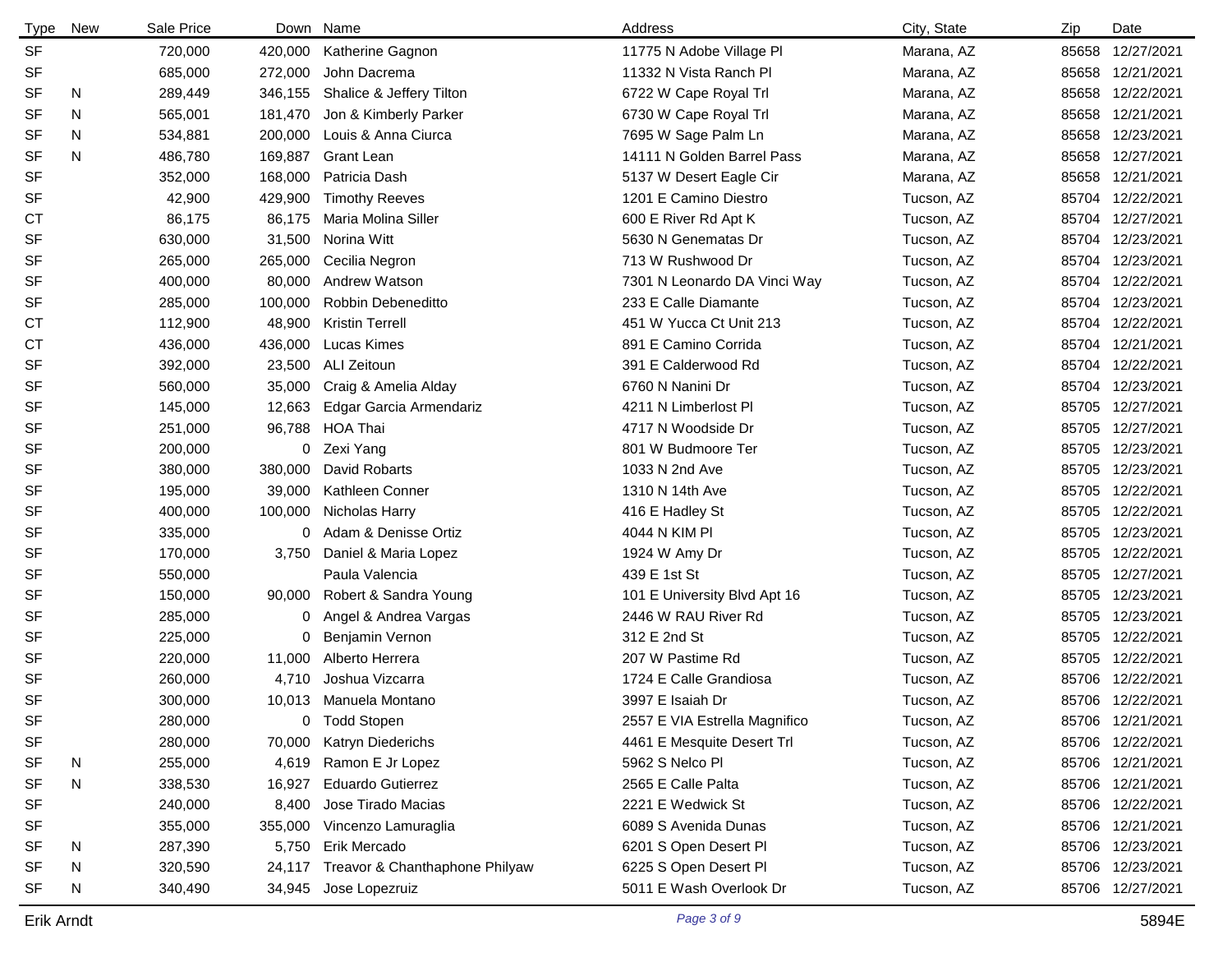| <b>Type</b> | <b>New</b> | Sale Price |         | Down Name                    | Address                            | City, State | Zip | Date             |
|-------------|------------|------------|---------|------------------------------|------------------------------------|-------------|-----|------------------|
| <b>SF</b>   |            | 205,500    |         | 7,350 Carlos Lopez Centeno   | 1916 E Minorka St                  | Tucson, AZ  |     | 85706 12/27/2021 |
| <b>CT</b>   |            | 185,000    | 0       | Carlos Olivas                | 5006 S Mira Loma Dr                | Tucson, AZ  |     | 85706 12/21/2021 |
| MН          |            | 185,000    | 9,250   | Jennah Schultz               | 5064 S Palo Verde Club Ln          | Tucson, AZ  |     | 85706 12/27/2021 |
| <b>SF</b>   |            | 160,000    | 8,000   | Alma Pena De Landy           | 1744 E Nevada St                   | Tucson, AZ  |     | 85706 12/23/2021 |
| <b>SF</b>   |            | 240,000    | 240,000 | Francisco & Maria Valenzuela | 702 W Louisiana St                 | Tucson, AZ  |     | 85706 12/21/2021 |
| <b>SF</b>   |            | 230,000    | 230,000 | <b>Terry Prudhomme</b>       | 7285 E Caminito Contento           | Tucson, AZ  |     | 85710 12/22/2021 |
| <b>SF</b>   |            | 100,000    | 1,000   | Jose Toledo                  | 6724 E Rosewood Cir                | Tucson, AZ  |     | 85710 12/21/2021 |
| <b>SF</b>   |            | 136,000    | 4,080   | <b>Stephanie Daniels</b>     | 814 S Langley Ave Unit 103         | Tucson, AZ  |     | 85710 12/27/2021 |
| <b>SF</b>   |            | 270,000    | 4,891   | <b>Tylene Goree</b>          | 7042 E Paseo San Andres            | Tucson, AZ  |     | 85710 12/22/2021 |
| <b>SF</b>   |            | 264,900    | 4,799   | Josuee Djelele               | 7315 E Sylvane Dr                  | Tucson, AZ  |     | 85710 12/22/2021 |
| SF          |            | 212,000    | 212,000 | Ray Mahoney                  | 725 S Pantano Pkwy                 | Tucson, AZ  |     | 85710 12/21/2021 |
| <b>SF</b>   |            | 260,000    | 2,000   | Alicia Deras Dezetino        | 626 S Grinnell Ave                 | Tucson, AZ  |     | 85710 12/27/2021 |
| SF          |            | 18,500     | 5,550   | <b>April Martinez</b>        | 2210 S Tree Moss Ave               | Tucson, AZ  |     | 85710 12/27/2021 |
| <b>SF</b>   |            | 250,000    | 80,000  | Michael & Diana Bertram      | 8355 E Koralee Pl                  | Tucson, AZ  |     | 85710 12/23/2021 |
| <b>SF</b>   |            | 215,000    | 7,000   | Hazmeen Alvarado             | 625 S Julie Ave                    | Tucson, AZ  |     | 85710 12/27/2021 |
| SF          |            | 380,000    | 82,500  | <b>Michael Mueller</b>       | 9161 E Magdalena Rd                | Tucson, AZ  |     | 85710 12/22/2021 |
| SF          |            | 285,000    | 8,550   | Chase Pope                   | 709 S Zamora PI                    | Tucson, AZ  |     | 85710 12/21/2021 |
| <b>SF</b>   | N          | 420,000    | 21,000  | Jared Graham                 | 9457 E 3rd St                      | Tucson, AZ  |     | 85710 12/23/2021 |
| <b>SF</b>   |            | 182,000    | 3,000   | Jesse Peckham                | 6656 E Calle Cappela               | Tucson, AZ  |     | 85710 12/21/2021 |
| SF          |            | 200,000    | 200,000 | Valerie & Ralph Matthews     | 742 S Ciudad Cir                   | Tucson, AZ  |     | 85710 12/23/2021 |
| <b>SF</b>   |            | 390,000    | 190,000 | James R II Calles            | 8865 E Abrams Loop                 | Tucson, AZ  |     | 85710 12/21/2021 |
| <b>SF</b>   |            | 198,500    | 198,500 | Gregoria Reyes               | 4032 E Paseo Grande                | Tucson, AZ  |     | 85711 12/22/2021 |
| <b>SF</b>   |            | 297,000    |         | 0 Makoto Ueno                | 5116 E Calle Vista De Colores # 87 | Tucson, AZ  |     | 85711 12/22/2021 |
| <b>SF</b>   |            | 110,000    | 110,000 | Paula Mills                  | 4404 E 15th St                     | Tucson, AZ  |     | 85711 12/23/2021 |
| <b>SF</b>   |            | 241,000    | 2,000   | Angel Melendez               | 6022 E 26th St                     | Tucson, AZ  |     | 85711 12/22/2021 |
| SF          |            | 649,500    | 100,000 | <b>Robert Perez</b>          | 5518 E South Wilshire Dr           | Tucson, AZ  |     | 85711 12/22/2021 |
| <b>CT</b>   |            | 179,000    | 179,000 | Michael & Eugenia Mcbrayer   | 915 N Venice Ave                   | Tucson, AZ  |     | 85711 12/21/2021 |
| <b>SF</b>   |            | 300,000    | 5,632   | <b>Timothy Behnke</b>        | 5104 E Calle Vista De Colores      | Tucson, AZ  |     | 85711 12/22/2021 |
| <b>SF</b>   |            | 272,000    | 0       | David Tineo                  | 5639 E 35th St                     | Tucson, AZ  |     | 85711 12/21/2021 |
| <b>SF</b>   |            | 315,000    | 0       | Craig Kline                  | 5142 E Circulo Las Cabanas         | Tucson, AZ  |     | 85711 12/23/2021 |
| <b>CT</b>   |            | 196,900    | 2,000   | Haley Kaufman                | 5400 E Williams Blvd Apt 7204      | Tucson, AZ  |     | 85711 12/21/2021 |
| <b>SF</b>   |            | 320,000    | 320,000 | Ronald Bachman               | 4438 E Elmwood St                  | Tucson, AZ  |     | 85711 12/21/2021 |
| SF          |            | 455,000    |         | 45,500 David & Lucy Chester  | 5426 E Burns St                    | Tucson, AZ  |     | 85711 12/27/2021 |
| SF          |            | 280,000    |         | 56,000 Paul Hastings         | 2022 N Cloverland Ave              | Tucson, AZ  |     | 85712 12/23/2021 |
| SF          |            | 139,000    |         | 28,500 Melissa Lindo         | 2950 N Alvernon Way Apt 12102      | Tucson, AZ  |     | 85712 12/22/2021 |
| SF          |            | 285,000    | 111,008 | Dustin Smith                 | 4054 E Flower St                   | Tucson, AZ  |     | 85712 12/21/2021 |
| <b>CT</b>   |            | 139,000    | 4,170   | <b>Gwendolyn Dansby</b>      | 2821 N Columbus Blvd Apt 23        | Tucson, AZ  |     | 85712 12/21/2021 |
| СT          |            | 390,000    | 390,000 | Joyce Maschinski             | 5390 E Francisco Loop              | Tucson, AZ  |     | 85712 12/21/2021 |
| <b>SF</b>   |            | 425,000    |         | 425,000 Robert Cuti          | 6075 W Ten Star Dr                 | Tucson, AZ  |     | 85713 12/22/2021 |
| SF          |            | 250,000    | 8,750   | Brenda Caballero             | 1715 S San Antonio Dr              | Tucson, AZ  |     | 85713 12/22/2021 |
| SF          |            | 215,500    | 3,904   | Johanna Jimenez              | 1622 W Circle A Dr                 | Tucson, AZ  |     | 85713 12/23/2021 |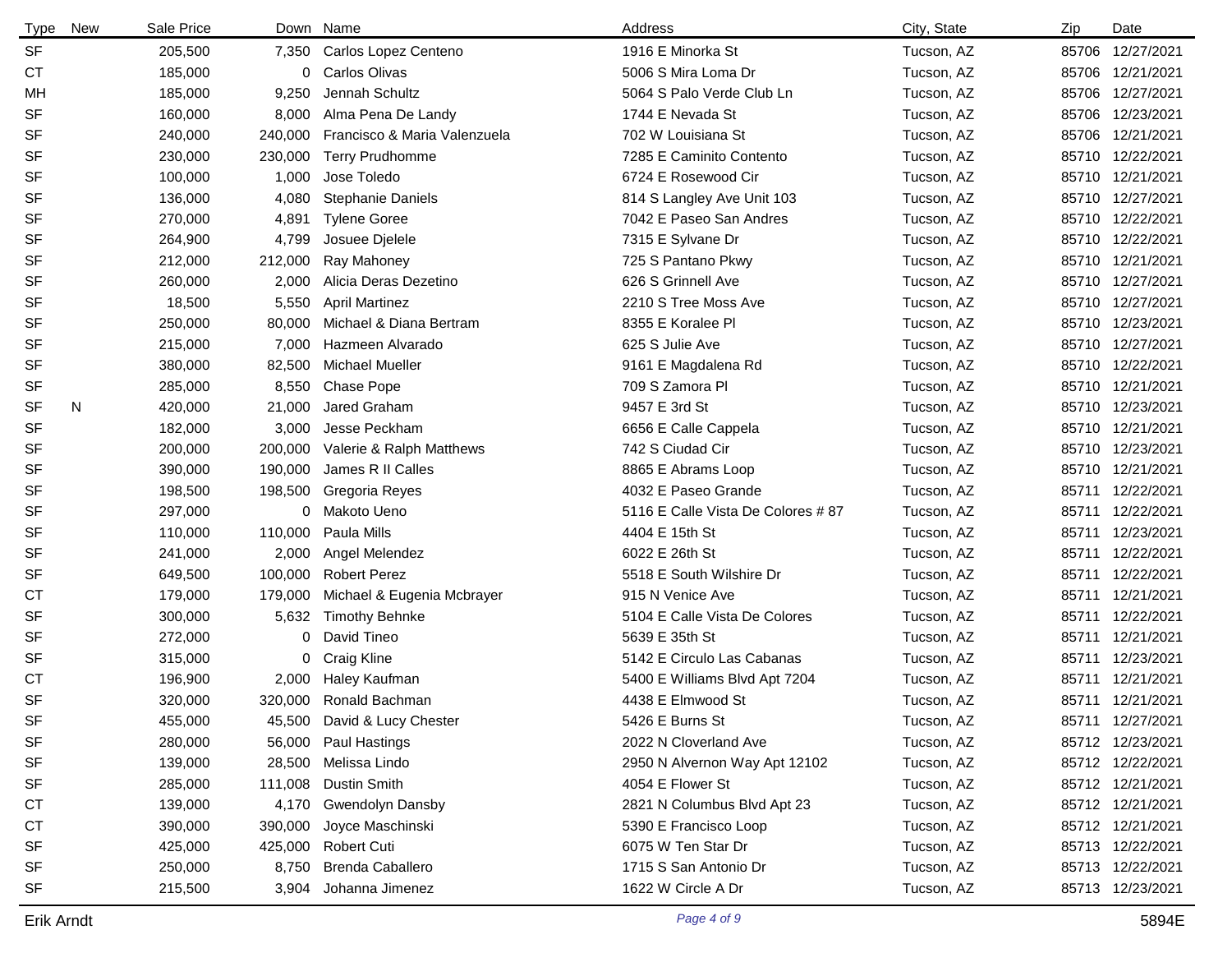| <b>Type</b> | New | Sale Price |           | Down Name                    | Address                               | City, State | Zip | Date             |
|-------------|-----|------------|-----------|------------------------------|---------------------------------------|-------------|-----|------------------|
| <b>SF</b>   |     | 307,900    | 61,580    | Jose & Maria Sanchez         | 970 W Calle Carasol                   | Tucson, AZ  |     | 85713 12/22/2021 |
| СT          |     | 215,000    | 53,750    | John Raymunds                | 2431 E Cameron Vis                    | Tucson, AZ  |     | 85713 12/27/2021 |
| SF          |     | 110,000    | 26,000    | Jarlene Marin                | 4815 S Warren Ave                     | Tucson, AZ  |     | 85714 12/21/2021 |
| SF          |     | 300,000    | 7,483     | Rudy Bernal Valenzuela       | 840 W Columbia St                     | Tucson, AZ  |     | 85714 12/27/2021 |
| <b>SF</b>   | N   | 247,000    | 4,474     | Miguel A Jr Velasquez        | 4610 S 11th Ave                       | Tucson, AZ  |     | 85714 12/21/2021 |
| SF          |     | 212,000    | 3,840     | Adon Munoz                   | 319 W Pennsylvania Dr                 | Tucson, AZ  |     | 85714 12/22/2021 |
| SF          |     | 300,000    | 80,000    | Ke Chen                      | 3909 S 14th Ave                       | Tucson, AZ  |     | 85714 12/22/2021 |
| СT          |     | 390,000    | 200,000   | Gabriela Pierson             | 7314 E Cascada Cir                    | Tucson, AZ  |     | 85715 12/23/2021 |
| SF          |     | 344,000    | 40,000    | Melinda & Christopher Chibwe | 1121 N Avenida Marlene                | Tucson, AZ  |     | 85715 12/27/2021 |
| SF          |     | 245,000    | 245,000   | LC Fernandez                 | 7052 E Corto Caravaca                 | Tucson, AZ  |     | 85715 12/22/2021 |
| SF          |     | 419,500    | 15,102    | Elizabeth Espiriti           | 7631 E Linden St                      | Tucson, AZ  |     | 85715 12/22/2021 |
| SF          |     | 374,900    | 90,000    | Youngil & Insuk Park         | 8928 E Wright School Loop             | Tucson, AZ  |     | 85715 12/23/2021 |
| SF          |     | 475,001    | 95,000    | Walter & Patricia Eaton      | 2478 N Camino Valle Verde             | Tucson, AZ  |     | 85715 12/21/2021 |
| SF          |     | 430,000    | 0         | Paola Rivero                 | 8076 E Waverly St                     | Tucson, AZ  |     | 85715 12/22/2021 |
| <b>CT</b>   |     | 200,000    | 5,000     | Kaely Wang                   | 7602 E Callisto Cir Unit 3            | Tucson, AZ  |     | 85715 12/27/2021 |
| SF          |     | 374,900    | 0         | <b>Thomas Stemelski</b>      | 7541 E Bookmark Pl                    | Tucson, AZ  |     | 85715 12/22/2021 |
| SF          |     | 599,000    | 119,800   | Brian & Diane Carstensen     | 3473 E Terra Alta Blvd                | Tucson, AZ  |     | 85716 12/27/2021 |
| SF          |     | 237,750    | 0         | <b>Charity Mclean</b>        | 3444 E Willard St                     | Tucson, AZ  |     | 85716 12/22/2021 |
| SF          |     | 195,000    | 195,000   | <b>Brandon Romero</b>        | 2534 E Eastland St                    | Tucson, AZ  |     | 85716 12/27/2021 |
| SF          |     | 522,000    | 246,481   | Daniel & Molly Kimball       | 2827 E 8TH St                         | Tucson, AZ  |     | 85716 12/23/2021 |
| СT          |     | 295,000    | 295,000   | <b>Edward Costanza</b>       | 6255 N Camino Pimeria Alta Apt 17     | Tucson, AZ  |     | 85718 12/23/2021 |
| <b>CT</b>   |     | 320,000    | 32,000    | Gene Paone                   | 6500 N Tierra De Las Catalinas Apt 86 | Tucson, AZ  |     | 85718 12/21/2021 |
| SF          |     | 575,000    | 75,000    | <b>Phil Skillings</b>        | 4071 E Camino Montecillo              | Tucson, AZ  |     | 85718 12/21/2021 |
| SF          |     | 597,000    | 21,492    | Kevin & Tammy Davidson       | 5852 N Camino Arizpe                  | Tucson, AZ  |     | 85718 12/23/2021 |
| SF          |     | 875,000    | 175,000   | <b>Richard Sybert</b>        | 5650 N Placita De LA Noche            | Tucson, AZ  |     | 85718 12/27/2021 |
| SF          |     | 875,000    | 875,000   | George Rodriguez             | 6271 N Calle Del Venado               | Tucson, AZ  |     | 85718 12/21/2021 |
| <b>CT</b>   |     | 400,000    | 400,000   | Chris Ioannakis              | 2600 E Skyline Dr Unit 10             | Tucson, AZ  |     | 85718 12/23/2021 |
| SF          |     | 1,225,000  | 1,225,000 | Eugene & Loretta Letendre    | 4343 N Camino Arco                    | Tucson, AZ  |     | 85718 12/21/2021 |
| <b>CT</b>   |     | 120,000    | 120,000   | Aspen Smith                  | 1810 E Blacklidge Dr Apt 406          | Tucson, AZ  |     | 85719 12/21/2021 |
| SF          |     | 50,000     | 50,000    | Jose Morales Perez           | 3910 N Euclid Ave                     | Tucson, AZ  |     | 85719 12/23/2021 |
| SF          |     | 290,000    | 58,000    | <b>Anthony Price</b>         | 1331 E Silver St                      | Tucson, AZ  |     | 85719 12/23/2021 |
| SF          |     | 217,000    | 54,250    | Syed Zaidi                   | 1501 E Prince Rd # B                  | Tucson, AZ  |     | 85719 12/27/2021 |
| SF          |     | 550,000    | 550,000   | Joyce & Judy Saler           | 2348 E 4TH St                         | Tucson, AZ  |     | 85719 12/22/2021 |
| SF          |     | 455,000    | 91,000    | Michael Trusch               | 3504 N Euclid Ave                     | Tucson, AZ  |     | 85719 12/22/2021 |
| SF          |     | 600,000    | 200,000   | Stephanie Saba               | 1220 N Norris Ave                     | Tucson, AZ  |     | 85719 12/22/2021 |
| SF          |     | 260,810    | 3,000     | <b>Brandon LIU</b>           | 1612 E Roger Rd                       | Tucson, AZ  |     | 85719 12/27/2021 |
| SF          |     | 405,000    | 40,500    | Crispin & Kelly Mckenely     | 1107 E Lester St                      | Tucson, AZ  |     | 85719 12/23/2021 |
| SF          |     | 357,000    | 17,850    | Jordan Carpenter             | 825 E Mitchell Dr                     | Tucson, AZ  |     | 85719 12/27/2021 |
| SF          |     | 261,100    | 53,300    | <b>Ethan Bussell</b>         | 2237 E 19th St                        | Tucson, AZ  |     | 85719 12/21/2021 |
| SF          |     | 255,500    | 12,775    | Yaovi Johnson                | 7708 E Rhiannon Dr                    | Tucson, AZ  |     | 85730 12/22/2021 |
| SF          |     | 312,000    | 100,000   | Elizabeth Vasquez            | 7131 E Brooks Dr                      | Tucson, AZ  |     | 85730 12/21/2021 |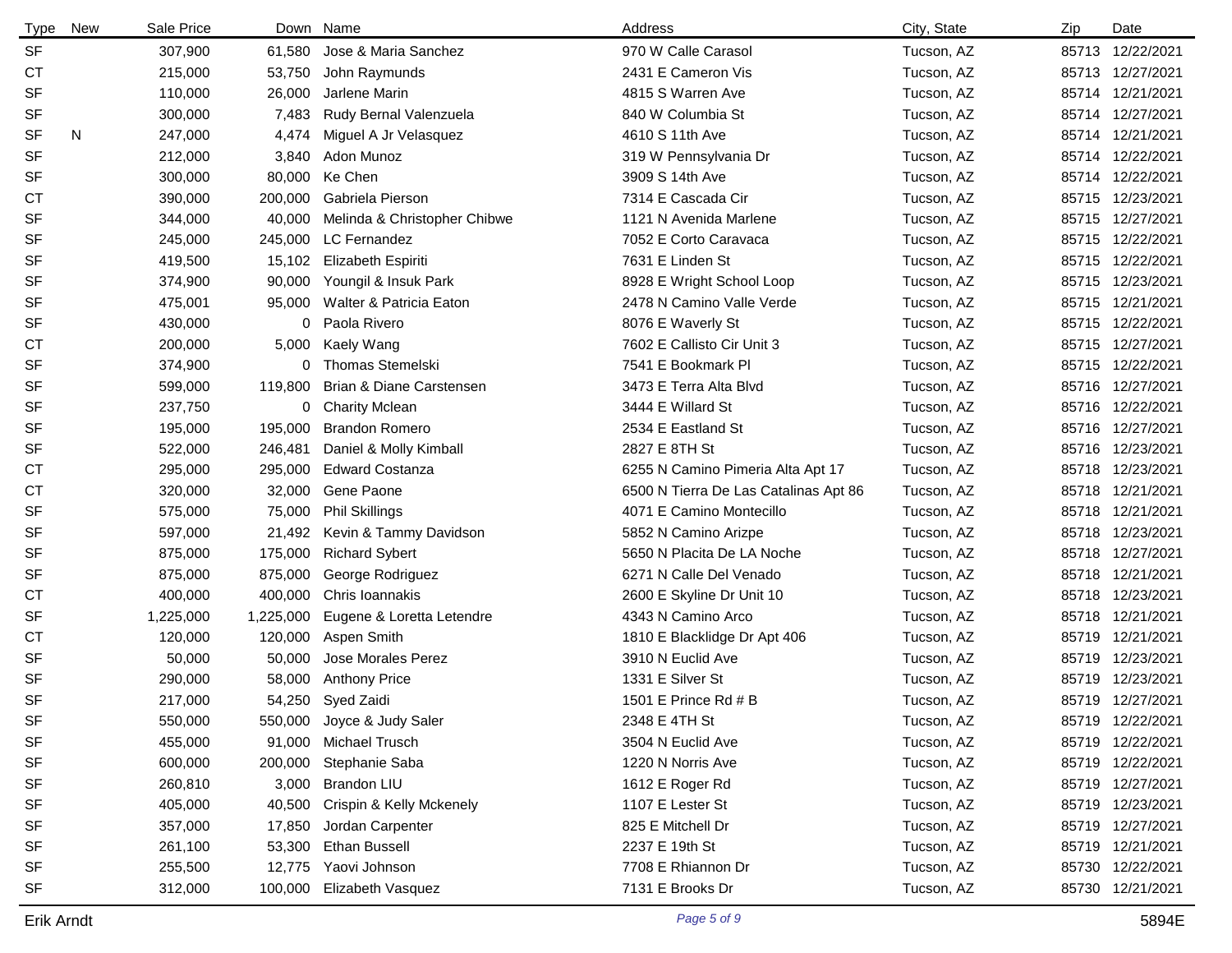| <b>Type</b> | <b>New</b> | Sale Price |         | Down Name                          | Address                     | City, State | Zip   | Date             |
|-------------|------------|------------|---------|------------------------------------|-----------------------------|-------------|-------|------------------|
| <b>SF</b>   |            | 250,000    |         | 0 Damian Sanchez                   | 7933 E Nicaragua Dr         | Tucson, AZ  |       | 85730 12/23/2021 |
| SF          |            | 220,000    | 55,000  | <b>Blase Luliano</b>               | 6856 E Nelson Dr            | Tucson, AZ  |       | 85730 12/22/2021 |
| <b>SF</b>   |            | 299,900    | 74,075  | Grace Jasin                        | 3651 S Escalante Oasis Pl   | Tucson, AZ  |       | 85730 12/21/2021 |
| <b>SF</b>   |            | 300,000    | 10,500  | Shauna Lewis                       | 6709 E Brooks Dr            | Tucson, AZ  |       | 85730 12/21/2021 |
| <b>SF</b>   |            | 295,000    | 13,700  | Stephen Reveal                     | 7741 E 39th St              | Tucson, AZ  |       | 85730 12/23/2021 |
| <b>SF</b>   |            | 285,000    | 14,250  | James Stevenson                    | 4664 S Gatwick Dr           | Tucson, AZ  |       | 85730 12/22/2021 |
| <b>SF</b>   |            | 298,500    | 5,408   | Ashley & Jesse Snortland           | 9340 E 39th St              | Tucson, AZ  |       | 85730 12/27/2021 |
| <b>SF</b>   |            | 152,000    | 0       | <b>Robert &amp; Pearl Martinez</b> | 6981 E 42nd St              | Tucson, AZ  |       | 85730 12/21/2021 |
| <b>SF</b>   |            | 280,000    | 280,000 | Gilberto & Christina Clavel        | 6944 E 42nd St              | Tucson, AZ  |       | 85730 12/21/2021 |
| <b>SF</b>   | N          | 294,451    | 0       | Steven Brunni                      | 8705 E Stone Meadow Cir     | Tucson, AZ  |       | 85730 12/22/2021 |
| <b>SF</b>   |            | 278,000    | 150,000 | Charles M Sr & Lynda Cottrill      | 9770 E Creek St             | Tucson, AZ  |       | 85730 12/23/2021 |
| MН          |            | 645,000    | 2,258   | Jimmy Jones                        | 9262 W Henry St             | Tucson, AZ  |       | 85735 12/23/2021 |
| <b>SF</b>   |            | 366,000    | 125,000 | <b>Emily Hershberger</b>           | 6700 S Marstellar Rd        | Tucson, AZ  |       | 85735 12/23/2021 |
| MН          |            | 273,000    | 5,250   | Leslie & Ingrid Foster             | 7713 W Platinum Dr          | Tucson, AZ  |       | 85735 12/21/2021 |
| <b>SF</b>   |            | 200,000    | 3,623   | Kaitlyn Epley                      | 9135 E Antique Way          | Tucson, AZ  |       | 85736 12/23/2021 |
| MH          |            | 137,500    | 7,000   | Karina Islas                       | 8464 S Taylor Ln            | Tucson, AZ  |       | 85736 12/22/2021 |
| SF          |            | 485,000    | 97,000  | Cullen & Nicole Linn               | 1907 W Muirhead Loop        | Tucson, AZ  |       | 85737 12/22/2021 |
| <b>SF</b>   |            | 930,000    | 186,000 | Gregg Smrz                         | 11744 N Luzon Ct            | Tucson, AZ  |       | 85737 12/22/2021 |
| SF          | N          | 584,554    | 184,554 | Pedro & Clarisa Batiz              | 11795 N Silver Desert Dr    | Tucson, AZ  | 85737 | 12/22/2021       |
| <b>SF</b>   |            | 492,500    | 492,500 | Alexander Pedigo                   | 1910 W Hawkridge St         | Tucson, AZ  | 85737 | 12/23/2021       |
| <b>SF</b>   | N          | 647,517    | 647,517 | Scott & Lori Brown                 | 11682 N Village Vista Pl    | Tucson, AZ  | 85737 | 12/23/2021       |
| <b>SF</b>   |            | 490,000    | 67,606  | Timothy & Emily Perry              | 971 W Antelope Creek Way    | Tucson, AZ  | 85737 | 12/23/2021       |
| <b>SF</b>   |            | 990,000    | 590,000 | Paula Paul                         | 21 E Loch Lomond Pl         | Tucson, AZ  | 85737 | 12/21/2021       |
| MH          |            | 110,000    | 110,000 | Andrea Sunell                      | 16700 N Capstan Ave         | Tucson, AZ  | 85739 | 12/21/2021       |
| MН          |            | 290,000    | 100,000 | Carrie Knasick                     | 4240 W White Hill Way       | Tucson, AZ  |       | 85739 12/23/2021 |
| <b>SF</b>   |            | 496,000    | 220,000 | Aaron Gersh                        | 3884 E Gwynns Run Pl        | Tucson, AZ  |       | 85739 12/22/2021 |
| <b>SF</b>   |            | 360,000    | 146,500 | Tammy Henderson                    | 2653 W Cezanne Cir          | Tucson, AZ  |       | 85741 12/22/2021 |
| MН          |            | 169,900    | 12,500  | Laurie & Wayne Goodine             | 3602 W Mango Cir            | Tucson, AZ  |       | 85741 12/23/2021 |
| <b>SF</b>   |            | 290,000    | 5,253   | Yvonne Burdett                     | 6773 N Positano Way         | Tucson, AZ  |       | 85741 12/22/2021 |
| <b>SF</b>   |            | 360,000    | 3,000   | Jason Hulett                       | 3483 W Courtney Crossing Ln | Tucson, AZ  |       | 85741 12/21/2021 |
| <b>SF</b>   |            | 330,000    | 11,550  | <b>Bridgette Yentzer</b>           | 3749 W Horizon Hills Dr     | Tucson, AZ  |       | 85741 12/21/2021 |
| <b>SF</b>   |            | 466,600    |         | 104,002 Sarah DU                   | 3956 W Cape Aloe Ct         | Tucson, AZ  |       | 85741 12/22/2021 |
| SF          |            | 285,000    | 14,250  | Kyle & Andrea Wahl                 | 7424 N Heathcliff Ave       | Tucson, AZ  |       | 85741 12/21/2021 |
| MН          |            | 278,000    | 178,000 | Stephen Anderson                   | 5315 W Calle Cayeus         | Tucson, AZ  |       | 85741 12/23/2021 |
| MН          |            | 88,000     | 88,000  | Christopher Breen                  | 5315 W Calle Paint          | Tucson, AZ  |       | 85741 12/22/2021 |
| SF          |            | 304,000    | 8,000   | <b>Chanek Hillbrands</b>           | 7601 N Massingale Pl        | Tucson, AZ  |       | 85741 12/21/2021 |
| SF          |            | 337,000    | 67,400  | Gil Wondrak                        | 8140 N Camino De LA Viola   | Tucson, AZ  |       | 85741 12/23/2021 |
| SF          |            | 265,000    | 13,250  | Ronald Hernandez                   | 2273 W Paseo Luna           | Tucson, AZ  |       | 85742 12/22/2021 |
| SF          |            | 295,000    | 73,750  | Dawn Smith                         | 3626 W Stony Point Ct       | Tucson, AZ  |       | 85742 12/22/2021 |
| SF          |            | 271,000    | 67,750  | Adam & Angela Davidson             | 9012 N Eaglestone Loop      | Tucson, AZ  |       | 85742 12/22/2021 |
| SF          |            | 580,000    | 31,750  | Hanjalika & Karrie Mazwezwe        | 2845 W Calle San Isidro     | Tucson, AZ  |       | 85742 12/23/2021 |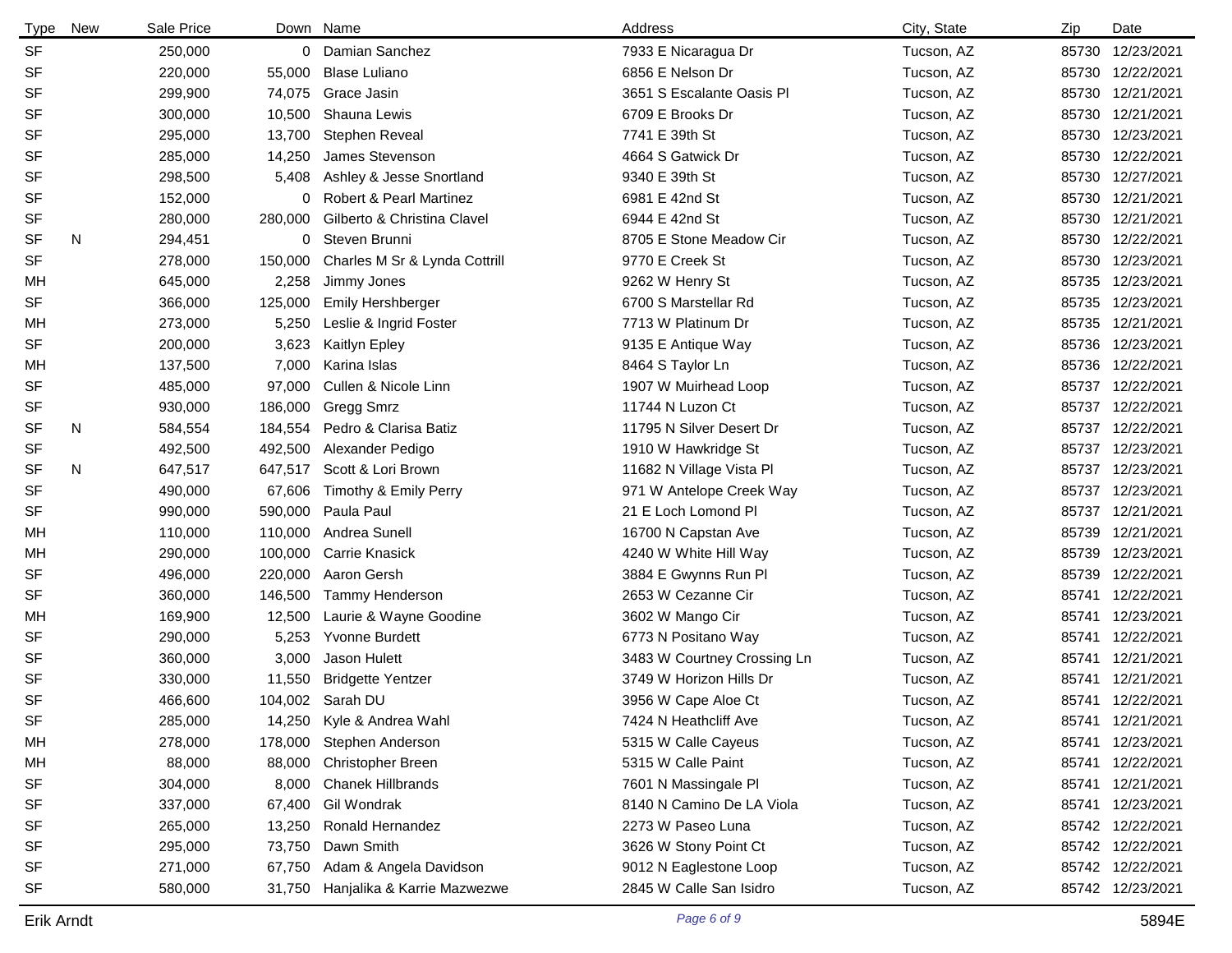| <b>Type</b> | <b>New</b> | Sale Price |         | Down Name                     | Address                        | City, State | Zip | Date             |
|-------------|------------|------------|---------|-------------------------------|--------------------------------|-------------|-----|------------------|
| <b>SF</b>   | N          | 398,430    | 290,000 | Mark & Melissa Catanzaro      | 2303 W Bighorn Ridge Rd        | Tucson, AZ  |     | 85742 12/21/2021 |
| SF          |            | 309,000    | 15,450  | Jeremy & Jennifer Clark       | 3735 W Sunbright Dr            | Tucson, AZ  |     | 85742 12/22/2021 |
| <b>SF</b>   | N          | 567,385    | 567,385 | Stephen & Susan Hsieh         | 11598 N Gemini Dr              | Tucson, AZ  |     | 85742 12/23/2021 |
| <b>SF</b>   | N          | 700,430    | 8,000   | Myles & Amy Sharp             | 2455 W Tranquil Sky Pl         | Tucson, AZ  |     | 85742 12/22/2021 |
| <b>SF</b>   | N          | 391,007    | 19,550  | Samuel Brean                  | 3795 W Desert Totem Ln         | Tucson, AZ  |     | 85742 12/22/2021 |
| <b>SF</b>   | N          | 524,700    | 104,940 | Lauren & Brett Wallace        | 2296 W Alamo Spring Loop       | Tucson, AZ  |     | 85742 12/22/2021 |
| <b>SF</b>   |            | 954,000    | 354,000 | Peter B Jr & Mary Ann Murray  | 8336 N Marie Ln                | Tucson, AZ  |     | 85742 12/23/2021 |
| <b>SF</b>   | N          | 563,440    | 180,473 | <b>Emily Shook</b>            | 5176 W Glenstone Ct            | Tucson, AZ  |     | 85742 12/23/2021 |
| <b>SF</b>   | N          | 544,790    | 33,702  | Matthew & Blanca Rossetti     | 5170 W Glenstone Ct            | Tucson, AZ  |     | 85742 12/21/2021 |
| <b>SF</b>   | N          | 518,385    | 0       | Gene & Kathleen Martinez      | 11533 N Gemini Dr              | Tucson, AZ  |     | 85742 12/22/2021 |
| <b>SF</b>   |            | 600,000    | 183,500 | Reyes & Christina Rocha       | 8260 W Circulo De Los Morteros | Tucson, AZ  |     | 85743 12/23/2021 |
| SF          |            | 340,000    | 68,000  | Ryan & Cami Russell           | 8706 N Moonfire Dr             | Tucson, AZ  |     | 85743 12/22/2021 |
| <b>SF</b>   |            | 357,000    | 0       | Grant & Diana Britton         | 7535 W Cosmic Sky Dr           | Tucson, AZ  |     | 85743 12/22/2021 |
| <b>SF</b>   | N          | 521,615    | 35,000  | Edith & Carlos Mendoza        | 8460 N Lone Ranger Rd          | Tucson, AZ  |     | 85743 12/21/2021 |
| <b>SF</b>   |            | 27,500     | 55,000  | <b>Christopher Fonceca</b>    | 8291 N Rocky View Ln           | Tucson, AZ  |     | 85743 12/21/2021 |
| <b>SF</b>   |            | 248,500    | 4,502   | James Foy                     | 6141 N Sandario Rd             | Tucson, AZ  |     | 85743 12/23/2021 |
| <b>SF</b>   |            | 325,000    | 16,250  | Cole & Gina Booth             | 8868 N Misty Brook Dr          | Tucson, AZ  |     | 85743 12/23/2021 |
| <b>SF</b>   |            | 410,000    | 82,000  | Onelia Valdez                 | 6401 W Sugar Pine Trl          | Tucson, AZ  |     | 85743 12/21/2021 |
| <b>SF</b>   |            | 313,000    | 113,000 | Josette Pieroni               | 9342 N Desert Mist Ln          | Tucson, AZ  |     | 85743 12/23/2021 |
| SF          |            | 289,500    | 289,500 | Alysia & Jacqueline Jimenez   | 7267 W Kiwi Ln                 | Tucson, AZ  |     | 85743 12/22/2021 |
| MН          |            | 253,000    | 4,710   | Crystal & Brandon Blazer      | 11520 W Green Desert Rd        | Tucson, AZ  |     | 85743 12/23/2021 |
| MН          |            | 20,000     |         | 0 Mark Voll                   | 7617 N Shaky Rock Trl          | Tucson, AZ  |     | 85743 12/27/2021 |
| <b>SF</b>   |            | 250,000    | 175,000 | Linda Fouts                   | 8170 W Valhalla Pl             | Tucson, AZ  |     | 85743 12/22/2021 |
| <b>SF</b>   |            | 395,500    | 0       | Shannon Gunther               | 8949 N Palm Brook Dr           | Tucson, AZ  |     | 85743 12/21/2021 |
| <b>SF</b>   |            | 348,400    | 5,000   | Miguel Salomon                | 2156 N Jacana Loop             | Tucson, AZ  |     | 85745 12/22/2021 |
| SF          |            | 383,000    | 120,000 | Sid & Quyen Nguyen            | 3292 N Baby Bruno Way          | Tucson, AZ  |     | 85745 12/22/2021 |
| <b>SF</b>   |            | 511,100    | 25,555  | Brittany & Peggy Betzer       | 4725 N Lost Horizon Dr         | Tucson, AZ  |     | 85745 12/21/2021 |
| СT          |            | 202,000    | 0       | James & Tina Mcgury           | 2787 W Anklam Rd #78e          | Tucson, AZ  |     | 85745 12/22/2021 |
| <b>CT</b>   |            | 398,990    | 79,798  | Harry & Sarah Corbin          | 162 N Caviar Pl                | Tucson, AZ  |     | 85745 12/21/2021 |
| <b>SF</b>   |            | 1,070,000  | 428,000 | Joy & Sean Wright             | 1364 N Acacia Cliffs Ct        | Tucson, AZ  |     | 85745 12/27/2021 |
| <b>SF</b>   |            | 330,000    | 28,932  | Justin Haugen                 | 2340 W Golden Hills Rd         | Tucson, AZ  |     | 85745 12/23/2021 |
| <b>SF</b>   |            | 493,225    |         | 218,225 Brody Willard         | 3332 N Bear Spring Trl         | Tucson, AZ  |     | 85745 12/22/2021 |
| SF          |            | 334,900    |         | 334,900 Richard C Jr Williams | 3036 W Mariah Joy Pl           | Tucson, AZ  |     | 85745 12/23/2021 |
| SF          |            | 22,750     | 1,000   | <b>Esther Slate</b>           | 1556 W Ontario St              | Tucson, AZ  |     | 85745 12/22/2021 |
| SF          |            | 295,000    | 8,850   | Reynaldo Estrada              | 2813 N Silver Island Way       | Tucson, AZ  |     | 85745 12/21/2021 |
| SF          |            | 250,000    |         | 250,000 Maha Ibrahim          | 810 N Camino Santiago Unit 58  | Tucson, AZ  |     | 85745 12/23/2021 |
| SF          |            | 250,000    | 50,000  | Scott & Cinnamon Kumler       | 1940 W Greenleaf Dr            | Tucson, AZ  |     | 85746 12/21/2021 |
| SF          |            | 282,000    | 60,000  | Glen Strop                    | 2993 W Mountain DEW St         | Tucson, AZ  |     | 85746 12/23/2021 |
| <b>SF</b>   |            | 250,000    | 4,529   | Lucinda Gomez                 | 5966s Pin OAK Dr               | Tucson, AZ  |     | 85746 12/21/2021 |
| SF          |            | 218,000    | 8,540   | Alexis & Ashley Urquides      | 1583 W Maplewood Dr            | Tucson, AZ  |     | 85746 12/23/2021 |
| SF          |            | 245,000    | 8,575   | Cristia Cantrell              | 5750 S Springbrook Dr          | Tucson, AZ  |     | 85746 12/23/2021 |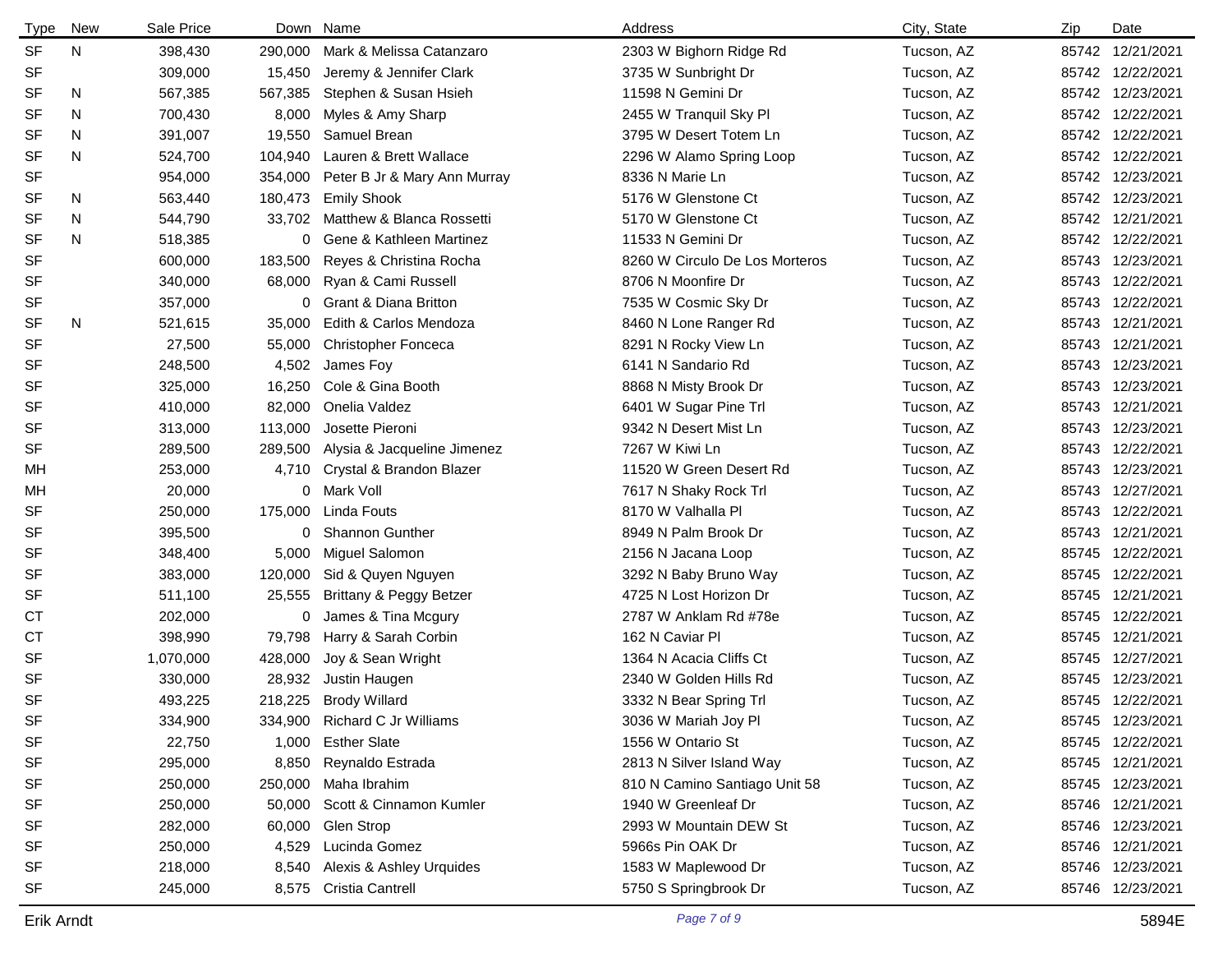| <b>Type</b> | <b>New</b> | Sale Price |           | Down Name                      | Address                           | City, State    | Zip   | Date             |
|-------------|------------|------------|-----------|--------------------------------|-----------------------------------|----------------|-------|------------------|
| <b>SF</b>   |            | 280,000    | 28,000    | Lorena Felix                   | 7357 E Bolingbroke Ave            | Tucson, AZ     |       | 85746 12/27/2021 |
| SF          |            | 312,000    | 80,000    | Ishani Ved                     | 10062 E Placita Del Timbre        | Tucson, AZ     |       | 85747 12/21/2021 |
| <b>SF</b>   | N          | 486,348    | 30,000    | Andrew Alvarado                | 5505 S Sycamore RIM Trl           | Tucson, AZ     |       | 85747 12/21/2021 |
| <b>SF</b>   | N          | 294,090    | 0         | <b>Lisa Matthews</b>           | 7896 S Golden Bell Dr             | Tucson, AZ     |       | 85747 12/22/2021 |
| <b>SF</b>   |            | 280,000    | 44,000    | Nicole Nelson                  | 10388 E Avalon Park St            | Tucson, AZ     |       | 85747 12/23/2021 |
| <b>SF</b>   |            | 285,000    | 14,250    | Loreli Strong                  | 10586 E Bonpland Willow Dr        | Tucson, AZ     |       | 85747 12/22/2021 |
| SF          |            | 379,000    | 18,950    | Michael A Jr Asuncion          | 9215 E LA Palma Dr                | Tucson, AZ     |       | 85747 12/21/2021 |
| <b>SF</b>   | N          | 403,163    | 60,000    | Stephen Fryer                  | 10224 E Civano Wash Trl           | Tucson, AZ     |       | 85747 12/23/2021 |
| <b>SF</b>   | N          | 349,356    | 0         | Caleb Considine                | 9969 E Camelback Trl              | Tucson, AZ     |       | 85747 12/23/2021 |
| <b>SF</b>   | N          | 354,351    | 50,810    | Phoenix & Jennifer Colvin      | 9970 E Camelback Trl              | Tucson, AZ     |       | 85747 12/23/2021 |
| <b>SF</b>   | N          | 612,990    | 19,000    | Heather Chaykowski             | 7838 E Expedition Dr              | Tucson, AZ     | 85747 | 12/22/2021       |
| <b>SF</b>   |            | 354,700    | 354,700   | David Stockdale                | 5484 S Thunder Sky Way            | Tucson, AZ     |       | 85747 12/27/2021 |
| SF          |            | 499,900    | 99,980    | Jaime Paez                     | 10994 E Lone Pine Pl              | Tucson, AZ     | 85747 | 12/23/2021       |
| <b>SF</b>   |            | 435,000    | 43,500    | Ethan Hays                     | 421 N Schrader Ln                 | Tucson, AZ     | 85748 | 12/23/2021       |
| <b>SF</b>   |            | 296,000    | 296,000   | Chaolu Chen                    | 61 S Stonehenge Dr                | Tucson, AZ     | 85748 | 12/22/2021       |
| <b>SF</b>   |            | 700,000    | 245,000   | Devin & Brooke Nicholson       | 11541 E Saint James Rd            | Tucson, AZ     | 85748 | 12/27/2021       |
| <b>SF</b>   |            | 237,000    | 47,400    | Dale Lower                     | 9861 E 2nd St                     | Tucson, AZ     | 85748 | 12/22/2021       |
| <b>SF</b>   |            | 274,000    | 13,700    | Jamie Clark                    | 701 S Granite Falls Dr            | Tucson, AZ     | 85748 | 12/27/2021       |
| <b>SF</b>   |            | 390,000    | 0         | Ramon & Amy Vazquez            | 185 S Eastern Dawn Ave            | Tucson, AZ     | 85748 | 12/21/2021       |
| SF          |            | 285,000    | 71,250    | Katelyn Cohen                  | 566 S Pemberton Ave               | Tucson, AZ     | 85748 | 12/22/2021       |
| <b>SF</b>   |            | 865,000    | 100,000   | Stephen & Meredith Davis       | 3067 N Fennimore Ave              | Tucson, AZ     | 85749 | 12/22/2021       |
| <b>SF</b>   |            | 415,000    | 415,000   | Daniel & Rouchelle Mantell     | 3334 N Tres Lomas Dr              | Tucson, AZ     |       | 85749 12/22/2021 |
| <b>SF</b>   |            | 675,000    | 67,500    | Daniel & Ashley Polan          | 8857 E Bear PAW PI                | Tucson, AZ     | 85749 | 12/21/2021       |
| <b>SF</b>   |            | 113,500    | 113,500   | Mamusu Tinson                  | 5450 N Wentworth Rd               | Tucson, AZ     | 85749 | 12/23/2021       |
| <b>CT</b>   |            | 575,000    | 575,000   | Timothy & Beth Freeh           | 5630 E Paseo Del Postigo          | Tucson, AZ     |       | 85750 12/21/2021 |
| <b>SF</b>   |            | 665,000    | 565,000   | Elizabeth & Carl Johnson       | 5950 E Camino Desierto            | Tucson, AZ     | 85750 | 12/23/2021       |
| <b>SF</b>   |            | 1,158,000  | 1,158,000 | Wende & Robert Oliverio        | 6774 E Snyder Rd                  | Tucson, AZ     |       | 85750 12/23/2021 |
| <b>SF</b>   |            | 465,000    | 93,000    | Jeffrey & Brianna Conners      | 3733 N Sandrock Pl                | Tucson, AZ     | 85750 | 12/22/2021       |
| <b>SF</b>   |            | 1,325,000  | 1,325,000 | Fernando Aguirre               | 5990 E Terra Grande               | Tucson, AZ     |       | 85750 12/23/2021 |
| <b>SF</b>   |            | 420,000    | 84,000    | Mark & Jennifer Cassius        | 4503 N Little Rock Dr             | Tucson, AZ     | 85750 | 12/23/2021       |
| <b>SF</b>   |            | 469,000    | 3,471     | Joel & Elissa Pielemeier       | 7401 E Calle Agerrida             | Tucson, AZ     |       | 85750 12/22/2021 |
| <b>CT</b>   |            | 259,000    | 259,000   | Marisella Cruz                 | 6655 N Canyon Crest Dr Unit 15104 | Tucson, AZ     |       | 85750 12/21/2021 |
| SF          |            | 840,000    |           | 168,000 Kevin & Mariel Perkins | 5630 E VIA Arbolada               | Tucson, AZ     |       | 85750 12/22/2021 |
| SF          |            | 501,000    |           | 25,050 Robert & Kindsey Lee    | 4431 N Summer Set Dr              | Tucson, AZ     |       | 85750 12/21/2021 |
| SF          |            | 380,000    | 11,400    | <b>Lindsay Fenton</b>          | 5368 N Entrada De Sabino          | Tucson, AZ     |       | 85750 12/27/2021 |
| SF          |            | 700,000    | 75,000    | Yuechen Zhao                   | 6414 E VIA Amable                 | Tucson, AZ     |       | 85750 12/27/2021 |
| SF          | N          | 587,395    | 39,145    | <b>William Morales</b>         | 465 W Red Ribbon Ln               | ORO Valley, AZ |       | 85755 12/21/2021 |
| SF          |            | 455,000    | 90,000    | Donald & Carol Barnett         | 13964 N Willow Bend Dr            | ORO Valley, AZ |       | 85755 12/27/2021 |
| SF          |            | 525,000    | 225,000   | William & Linda Blessing       | 1556 E Crown Ridge Way            | ORO Valley, AZ |       | 85755 12/27/2021 |
| SF          |            | 390,000    | 390,000   | Joyce Gensler                  | 2378 E Nasturtium St              | ORO Valley, AZ |       | 85755 12/27/2021 |
| SF          | N          | 483,076    | 200,000   | Alma Szymanski                 | 12228 N Miller Canyon Ct          | Tucson, AZ     |       | 85755 12/22/2021 |